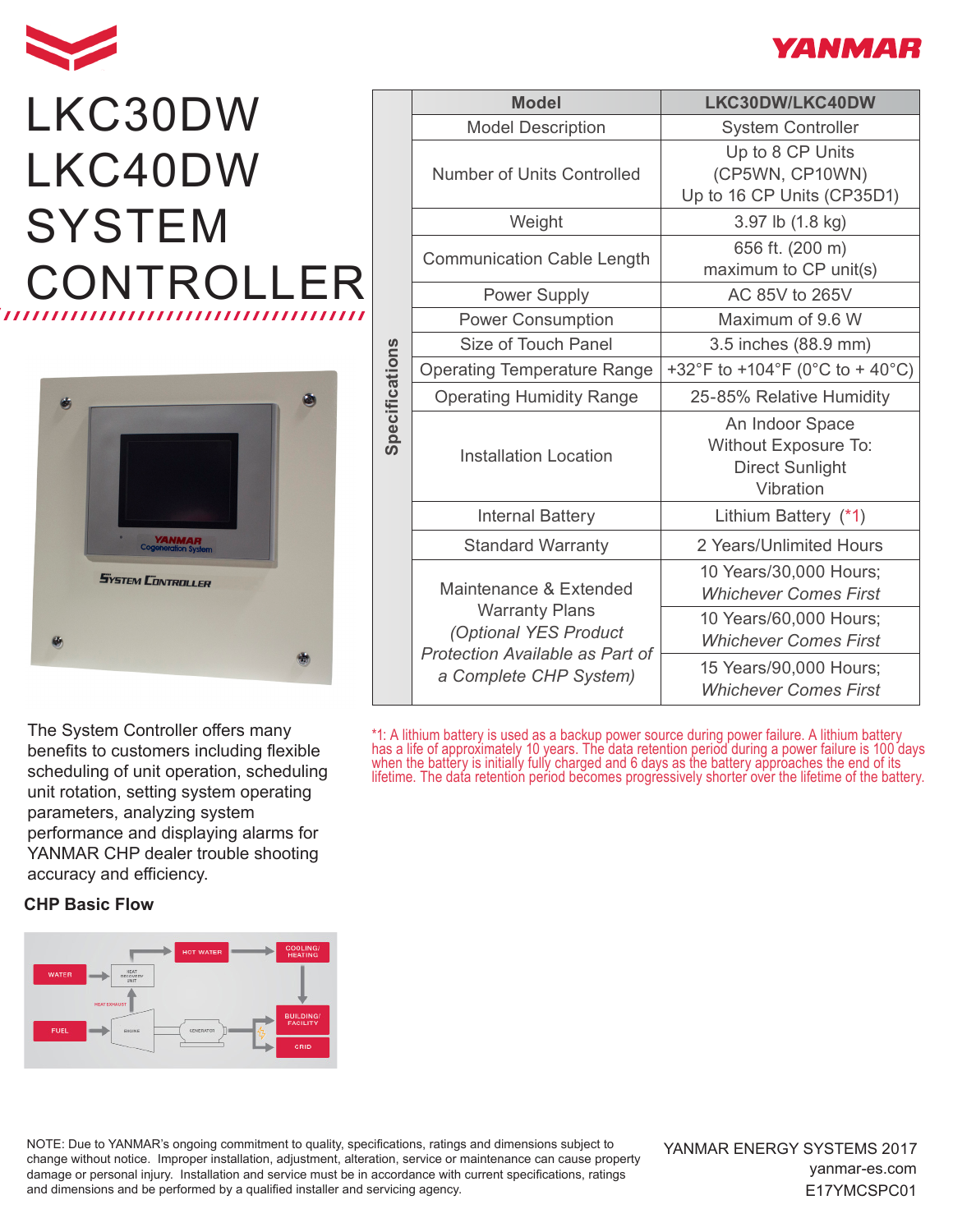



|                | <b>Model</b>                                          | LKC30DW                                                                                                                                                                                                                                                        | LKC40DW                            |
|----------------|-------------------------------------------------------|----------------------------------------------------------------------------------------------------------------------------------------------------------------------------------------------------------------------------------------------------------------|------------------------------------|
|                | Configuration                                         | Color Touchscreen LCD Panel                                                                                                                                                                                                                                    |                                    |
|                | <b>Size</b>                                           | 2.78 in (70.56 mm) x 2.08 in (52.92 mm)                                                                                                                                                                                                                        |                                    |
| <b>Display</b> | <b>Supported Languages</b>                            | English, Spanish, Japanese, Chinese, German, Italian, Dutch,<br>Portuguese, Korean                                                                                                                                                                             |                                    |
|                | <b>Clock Display Function</b>                         | Year. Month, Day, Hour & Minute Can Be Displayed                                                                                                                                                                                                               |                                    |
|                | <b>Weekly Scheduling</b>                              | (4 Patterns/Day x 7 Days) x 5                                                                                                                                                                                                                                  |                                    |
|                | <b>Annual Scheduling</b>                              | 8 Terms/Year                                                                                                                                                                                                                                                   |                                    |
| Schedule       | Setting the Max. Number of Operating Units            | Available                                                                                                                                                                                                                                                      |                                    |
|                | <b>Holiday Setting</b>                                | Holidays Within a Year from the Current Date Can Be Set By:<br>Specifying the Dates or Specifying the Day(s) of the Week                                                                                                                                       |                                    |
|                | <b>External Dimensions</b>                            | 8.35 in (212 mm) x 8.35 in (212 mm) x 2.36 in (60 mm)                                                                                                                                                                                                          |                                    |
|                | Weight                                                | 3.97 lb (1,800 g)                                                                                                                                                                                                                                              |                                    |
|                | Input Power                                           | AC85V - 265V                                                                                                                                                                                                                                                   |                                    |
|                | Data Backup Timing                                    | 100 Days (For New Product)                                                                                                                                                                                                                                     |                                    |
| Main Body      | <b>Power Consumption</b>                              | 9.6 W or Less                                                                                                                                                                                                                                                  |                                    |
|                | Color (Main Body)                                     | Munsell 2.5Y9/1                                                                                                                                                                                                                                                |                                    |
|                | <b>Communication Between External Display Devices</b> | Available (RS232C)                                                                                                                                                                                                                                             | N/A                                |
|                | Communication Between Facility Controllers (PLC)      | N/A                                                                                                                                                                                                                                                            | Available (LAN Communication) (*2) |
|                | Max. Connections (*1)                                 | CP5WN-CP10WN-CP25VB3(Z):<br>8 Units<br>CP35VC(Z)-CP35D1(Z): 16 Units                                                                                                                                                                                           | CP35D1(Z): 16 Units                |
|                | Operation Type                                        | Single or Multiple Units (Choose Rotation or Batch Operation)                                                                                                                                                                                                  |                                    |
|                | Manipulation/Monitoring from Tablet                   | N/A                                                                                                                                                                                                                                                            | Available (*3)                     |
|                | <b>Scheduled Operation</b>                            | Available                                                                                                                                                                                                                                                      |                                    |
|                | <b>Manual Operation</b>                               | Available                                                                                                                                                                                                                                                      |                                    |
|                | <b>Operation Display</b>                              | Displayed                                                                                                                                                                                                                                                      |                                    |
|                | <b>Emergency Stop</b>                                 | Available                                                                                                                                                                                                                                                      |                                    |
| Other          | <b>Generator Status Monitoring</b>                    | Transmission Power, Transmission Voltage,<br>Transmission Current, Transmission Frequency, Engine Speed,<br>Cumulative Operation Time, Cumulative Operation Time After<br>Maintenance Service, Engine Oil Pressure & Temperature,<br>Cooling Water Temperature |                                    |
|                | <b>Calendar Function</b>                              | Equipped                                                                                                                                                                                                                                                       |                                    |
|                | Power Trend Graph                                     | Equipped                                                                                                                                                                                                                                                       |                                    |
|                | <b>Alarm Display</b>                                  | Indicated by Alarm Code + Alarm Name                                                                                                                                                                                                                           |                                    |
|                | Alarm History List                                    | Can Be Displayed                                                                                                                                                                                                                                               |                                    |
|                | <b>Alarm Reset</b>                                    | Available                                                                                                                                                                                                                                                      |                                    |
|                | <b>Operation Start/Stop Power Setting</b>             | Available                                                                                                                                                                                                                                                      |                                    |

LKC30DW: Upward Compatible with the Current Model LKC30CW

LKC40DW: Only the D1 Series is Equipped with PLC Connection Function

\*1: Different models can be connected. However, note that rotation operation is not possible if units of different capacities or different maintenance cycles are connected.

\*2: Please contact YANMAR for supported PLC Manufacturers.

\*3: Additional Android or iOS app download required.

NOTE: Due to YANMAR's ongoing commitment to quality, specifications, ratings and dimensions subject to change without notice. Improper installation, adjustment, alteration, service or maintenance can cause property damage or personal injury. Installation and service must be in accordance with current specifications, ratings and dimensions and be performed by a qualified installer and servicing agency.